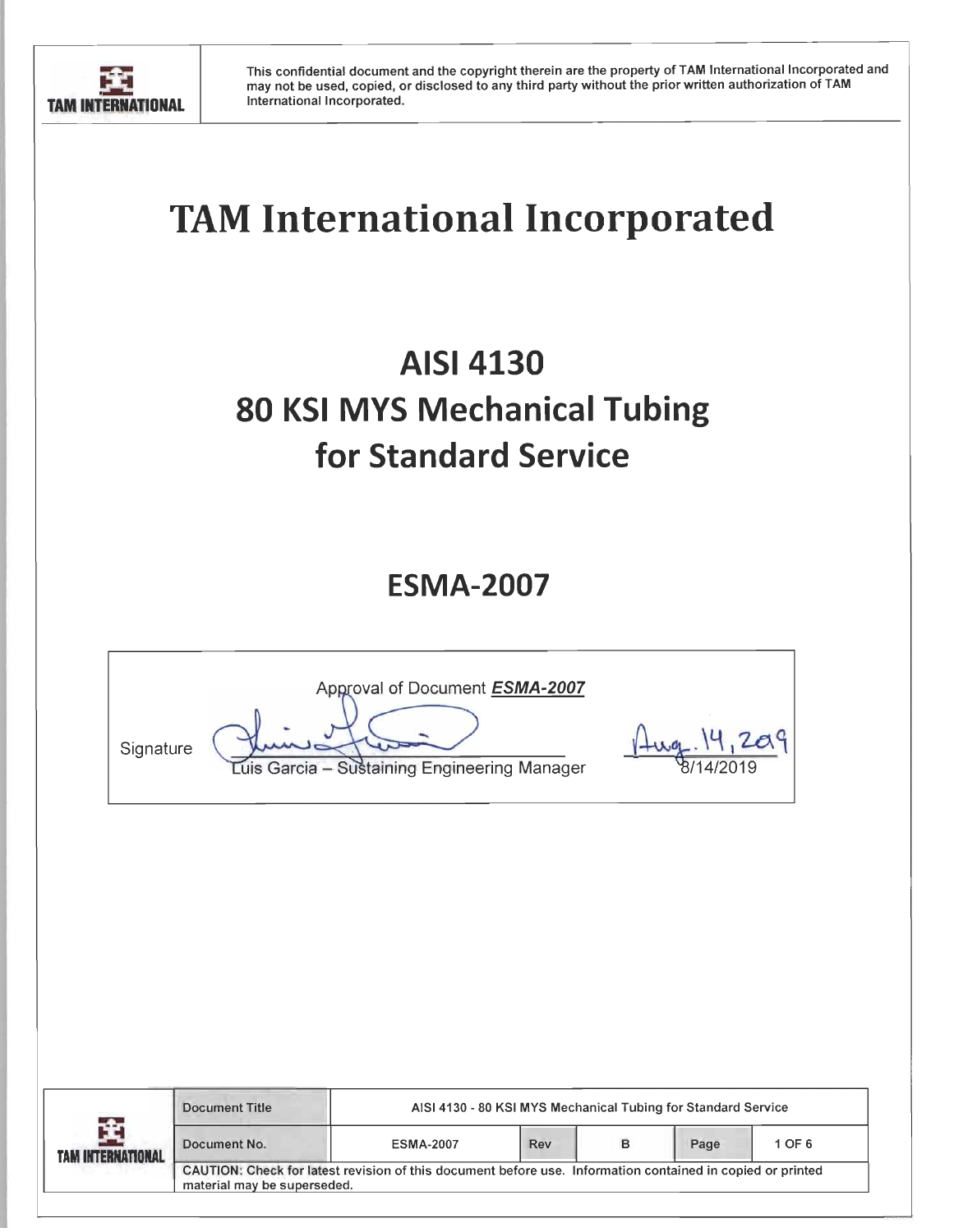

#### **Table of Contents**

| -≏-<br>TAM INTERNATIONAL | <b>Document Title</b>                                                                                                                     | AISI 4130 - 80 KSI MYS Mechanical Tubing for Standard Service |     |   |      |        |
|--------------------------|-------------------------------------------------------------------------------------------------------------------------------------------|---------------------------------------------------------------|-----|---|------|--------|
|                          | Document No.                                                                                                                              | <b>ESMA-2007</b>                                              | Rev | в | Page | 2 OF 6 |
|                          | CAUTION: Check for latest revision of this document before use. Information contained in copied or printed<br>material may be superseded. |                                                               |     |   |      |        |
|                          |                                                                                                                                           |                                                               |     |   |      |        |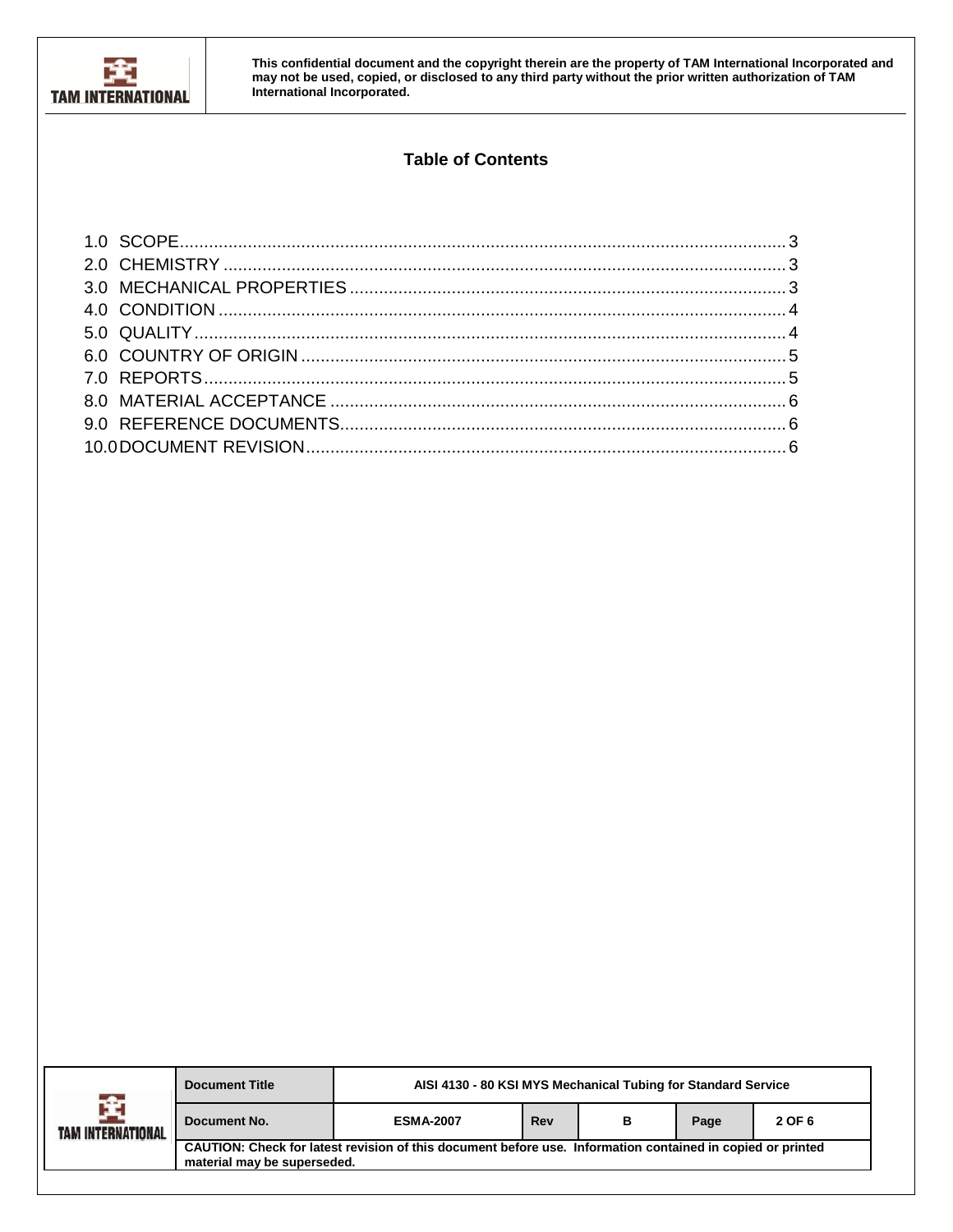

#### <span id="page-2-0"></span>**1.0 Scope**

- 1.1 This document provides specifications for AISI 4130 mechanical tubing with 80,000 psi minimum yield strength used in standard service TAM products, including those requiring welding processes and controlled hardness.
- 1.2 Material specified by this document is **not** required to comply with NACE MR-01-75 and could be susceptible to Sulfide Stress Cracking (SSC) in H2S environments.

#### <span id="page-2-1"></span>**2.0 Chemistry**

2.1 Materials specified by this document shall conform to the following compositional requirements (per ASTM A519):

|                    |        | GRADE         |  |  |
|--------------------|--------|---------------|--|--|
|                    |        | 4130          |  |  |
| <b>FLEMENT</b>     | SYMBOL | WEIGHT %      |  |  |
| <b>CARBON</b>      | (C)    | $0.28 - 33$   |  |  |
| MANGANESE          | (Mn)   | $0.40 - 60$   |  |  |
| <b>SILICON</b>     | (Si)   | $0.15 - 0.35$ |  |  |
| <b>PHOSPHOROUS</b> | (P)    | .040 MAX      |  |  |
| <b>SULFUR</b>      | (S)    | .040 MAX      |  |  |
| MOLYBDENUM         | (Mo)   | $0.15 - 0.25$ |  |  |
| <b>CHROMIUM</b>    | (Cr)   | $0.80 - 1.10$ |  |  |

2.2 Compositional testing shall be performed in accordance with the latest revision of ASTM A751, or by any commonly accepted technique routinely employed for chemical analysis of steels which provides equivalent results to the practices contained in ASTM A751. Reports shall include quantitative results for specified elements of each heat of material.

#### <span id="page-2-2"></span>**3.0 Mechanical Properties**

3.1 Mechanical testing shall be performed in accordance with the latest revision of ASTM A370 on a prolongation which has undergone the same heat treatment and mechanical processing as the finished product. Test specimens shall be machined from a prolongation removed from the product only after completion of all thermal processing. Testing shall be performed for each heat and lot of raw material.

| n Star            | <b>Document Title</b>                                                                                                                     | AISI 4130 - 80 KSI MYS Mechanical Tubing for Standard Service |     |   |      |        |
|-------------------|-------------------------------------------------------------------------------------------------------------------------------------------|---------------------------------------------------------------|-----|---|------|--------|
| TAM INTERNATIONAL | Document No.                                                                                                                              | <b>ESMA-2007</b>                                              | Rev | в | Page | 3 OF 6 |
|                   | CAUTION: Check for latest revision of this document before use. Information contained in copied or printed<br>material may be superseded. |                                                               |     |   |      |        |
|                   |                                                                                                                                           |                                                               |     |   |      |        |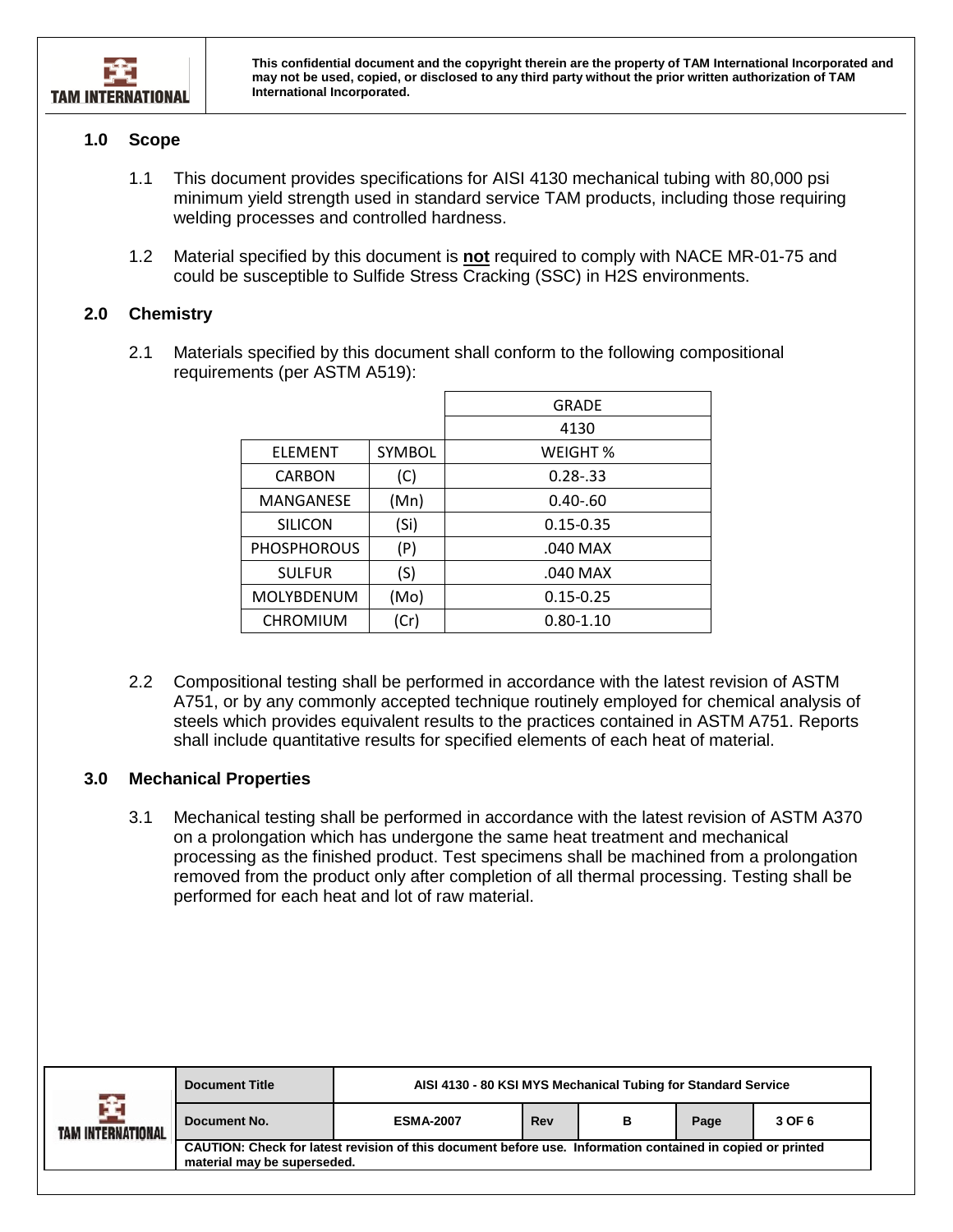3.2 The mechanical properties of this material shall conform to the following requirements:

| <b>Yield Strength</b>    | 80,000 psi min  |
|--------------------------|-----------------|
| <b>Tensile Strength</b>  | 100,000 psi min |
| <b>Hardness</b>          | 22 HRC Max      |
| Elongation               | 15% min         |
| <b>Reduction of Area</b> | 40% min         |

- 3.3 Tensile testing shall be performed on a 4D round specimen. Yield strength shall be determined using the 0.2% offset method.
- 3.4 Test specimens shall be taken from mid-wall (1/2 T) or at a point between the mid-wall (1/2 T) and volume of final machined part.

#### <span id="page-3-0"></span>**4.0 Condition**

- 4.1 Material shall be in the Normalized, Austenitized, Quenched, and Tempered condition.
- 4.2 The minimum tempering temperature shall be **no less** than 1100°F (593°C).
- 4.3 All material shall be uniform in composition, clean, and free from foreign materials.
- 4.4 Material shall be free of micro-segregation.

#### <span id="page-3-1"></span>**5.0 Quality**

- 5.1 NDE
	- 5.1.1 Volumetric NDE shall be performed with either ultrasonic or radiographic inspection as follows:
		- 5.1.1.1 As far as practical, the entire volume of each part shall be volumetrically inspected after heat treatment or any other thermal treatment for mechanical properties and prior to machining operations that limit effective interpretation of the results of the examination.

| rster<br>TAM INTERNATIONAL | <b>Document Title</b>                                                                                                                     | AISI 4130 - 80 KSI MYS Mechanical Tubing for Standard Service |     |   |      |        |
|----------------------------|-------------------------------------------------------------------------------------------------------------------------------------------|---------------------------------------------------------------|-----|---|------|--------|
|                            | Document No.                                                                                                                              | <b>ESMA-2007</b>                                              | Rev | в | Page | 4 OF 6 |
|                            | CAUTION: Check for latest revision of this document before use. Information contained in copied or printed<br>material may be superseded. |                                                               |     |   |      |        |
|                            |                                                                                                                                           |                                                               |     |   |      |        |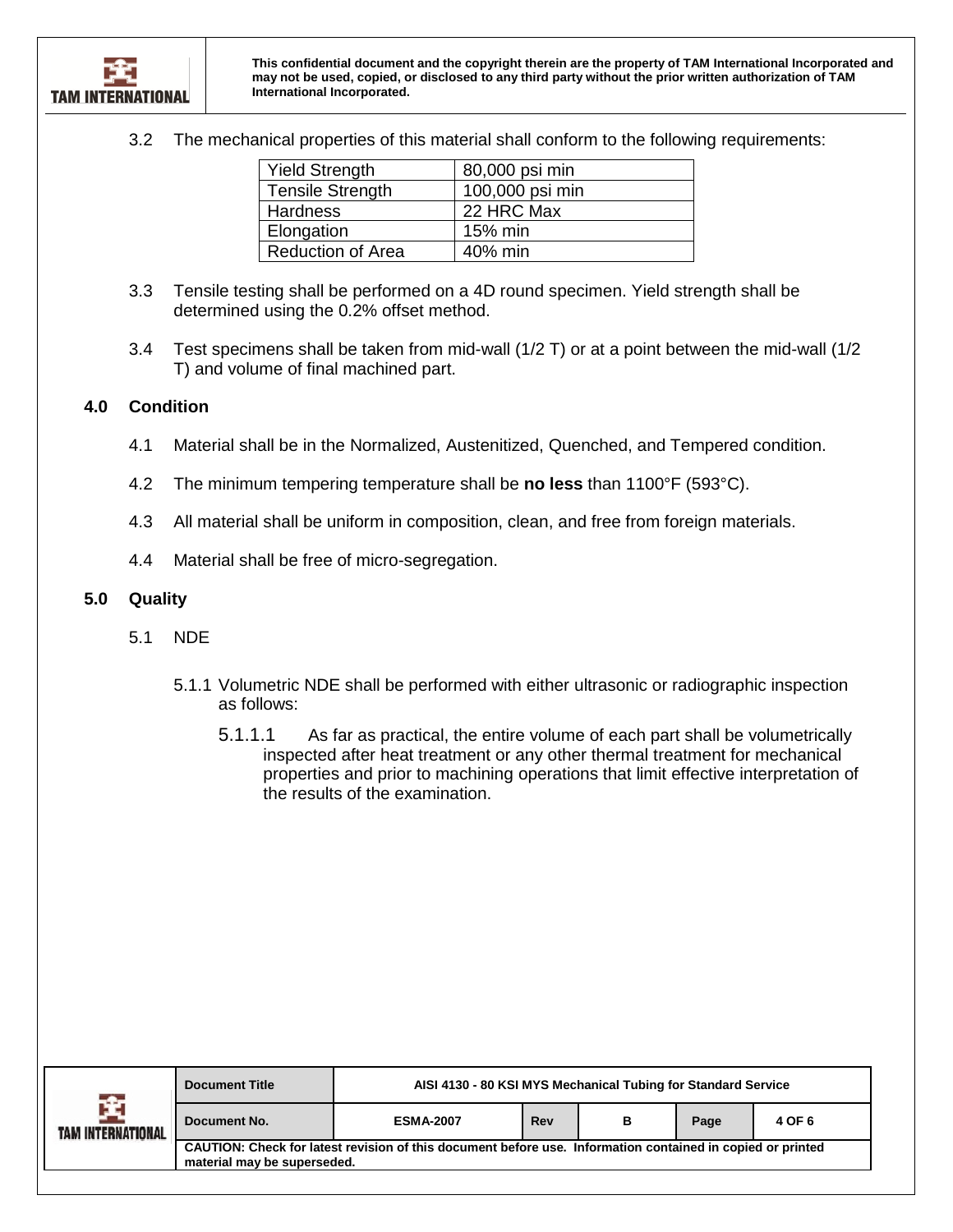

- 5.1.1.2 For quench-and-tempered products, the volumetric inspection shall be performed after heat treatment or any other thermal treatment for mechanical properties
- 5.1.1.3 Radiographic NDE Shall comply with procedures specified in ASTM E94.
- 5.1.1.4 Ultrasonic NDE Specification/Acceptance Criteria is per API 5CT SR-2 latest edition. Allows for one or more of the following: ASTM E213, ASTM E570, or ASTM E309.
- 5.2 No weld repair is permitted.
- 5.3 Material identification number (heat, melt code, alloy designation, etc.) shall be permanently marked on each piece of material, preferably low stress stamps.

#### <span id="page-4-0"></span>**6.0 Country of Origin**

6.1 Acceptable countries of origin are United States, Canada, Mexico, United Kingdom, Italy, Spain, France, Germany, Japan, and South Korea. Other countries can be accepted with approval from TAM.

#### <span id="page-4-1"></span>**7.0 Reports**

- 7.1 Material ordered to this specification shall be accompanied by a Material Test Report. Reports shall reference the final condition of the material and shall contain the following minimum information which will be subject to inspection upon receipt:
- 1. Statement of material condition
- 2. Dimensions
- 3. Chemical Analysis and Governing Specification
- 4. Yield Strength and Governing Specification
- 5. Tensile Strength and Governing Specification
- 6. % Elongation and Governing Specification
- 7. Reduction of Area and Governing Specification
- 8. Hardness and Governing Specification
- 9. Location of Testing and Test Samples
- 10. "No Weld Repair" statement
- 11. Volumetric NDE Type, Results, and Governing Specification
- 12. Material Identification Number
- 13. Heat Treatment times, temperatures and quench media.
- 14. Tempering Temperature
- 15. Country of Origin

| 全<br>TAM INTERNATIONAL | <b>Document Title</b>                                                                                                                     | AISI 4130 - 80 KSI MYS Mechanical Tubing for Standard Service |     |   |      |        |
|------------------------|-------------------------------------------------------------------------------------------------------------------------------------------|---------------------------------------------------------------|-----|---|------|--------|
|                        | Document No.                                                                                                                              | <b>ESMA-2007</b>                                              | Rev | в | Page | 5 OF 6 |
|                        | CAUTION: Check for latest revision of this document before use. Information contained in copied or printed<br>material may be superseded. |                                                               |     |   |      |        |
|                        |                                                                                                                                           |                                                               |     |   |      |        |